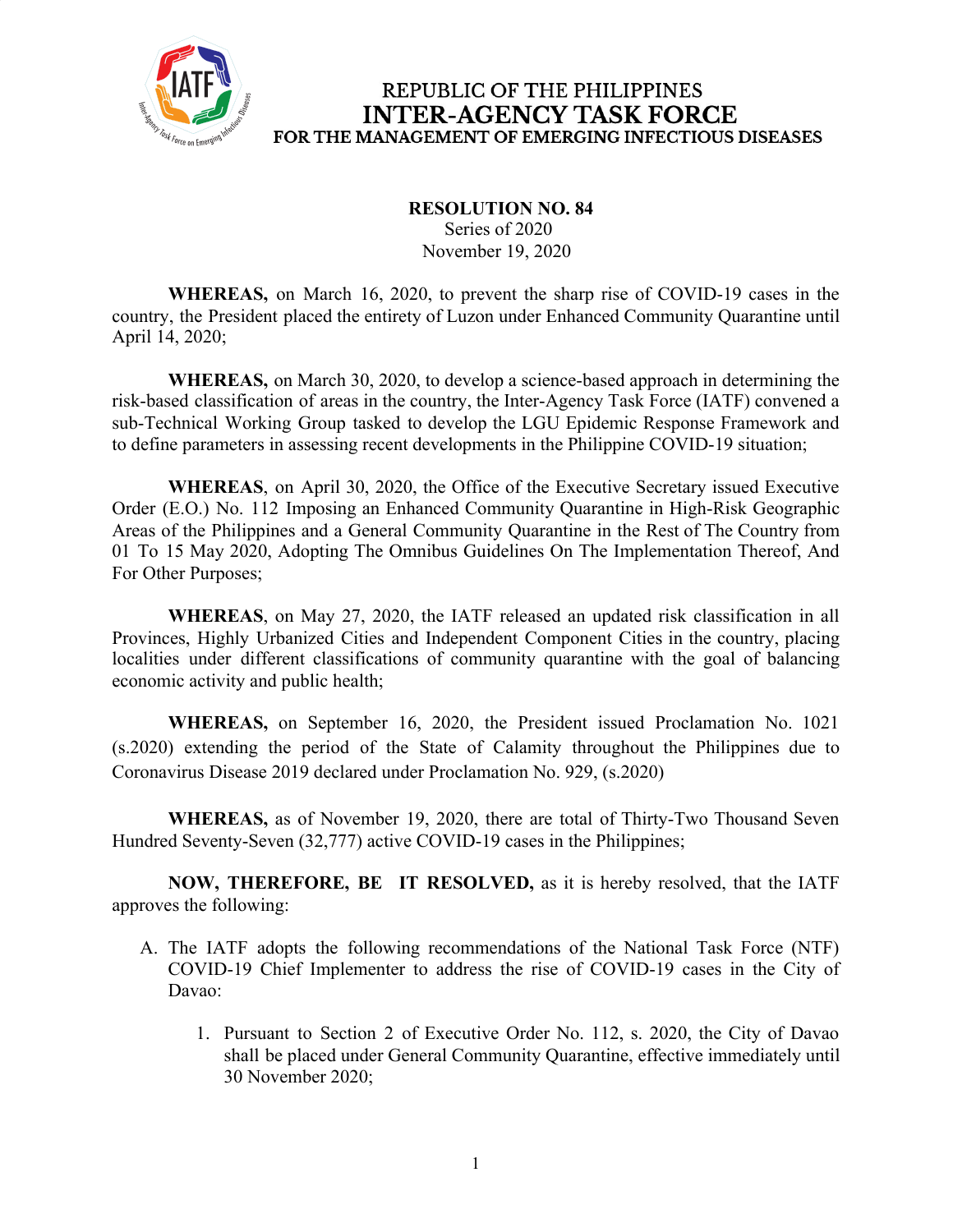

- 2. Coordinated Operations to Defeat the Epidemic (CODE) teams shall be deployed to the locality to assist in response activities, to be headed by Melquiades Feliciano, NTF Deputy Chief Implementer for the Cities of Bacolod and Cebu;
- 3. Efforts shall be made to address the acute shortage of nurses in health facilities;
- 4. To address the high critical care utilization rate, private hospitals are mandated to increase their ward bed occupancy by at least twenty percent (20%) to thirty percent  $(30\%)$ ;
- 5. A One Hospital Command center shall likewise be established in the city to ensure an efficient referral system;
- 6. Additional provisions of high-flow oxygen cannulae, Favipiravir (Avigan), Remdesivir, medical equipment, among others shall be provided for as necessary;
- 7. Accommodation establishments shall be tapped to serve as quarantine facilities for health workers, as well as for the isolation of positive cases of COVID-19; and
- 8. Law enforcement agencies are directed to assist in the enforcement of granular lockdowns upon affected communities or clusters, and if necessary, deploy additional personnel in the locality;
- B. The following recommendations of the IATF Technical Working Group are hereby approved:
	- 1. To allow the conduct of the nationwide Bangko Sentral ng Pilipinas Consumer Payments Survey in accordance with Republic Act (RA) No. 11127 or the "National Payments System Act" as well as RA No. 11211 or the "Act Amending Republic Act No. 7653 otherwise known as the New Central Bank Act, and for Other Purposes", in recognition that such an activity is an exercise of a critical government function, and that the same had been initially approved by the Philippine Statistics Authority and duly coordinated with the League of Cities of the Philippines and the League of Municipalities of the Philippines. For the avoidance of doubt, enumerators of the survey activity, whether directly employed/engaged or subcontracted, shall be considered authorized persons outside of residence (APORs) and shall be permitted interzonal travel whenever performing their functions as such, pursuant to the Section  $[7](2)(a)$  of the Omnibus Guidelines on the Implementation of Community Quarantine in the Philippines;
	- 2. To adopt the guidelines for the conduct of onsite written, oral, and practical specialty and subspecialty examinations as issued by the Philippine Medical Association (PMA). *Provided, that, a* PMA representative should be present during the conduct of such examinations to ensure and enforce compliance with said guidelines. *Provided, further,* that specialty/subspecialty divisions or societies conducting the same must designate persons who will comprise and function as an epidemiology and surveillance unit (ESU) pursuant to Section 1(f)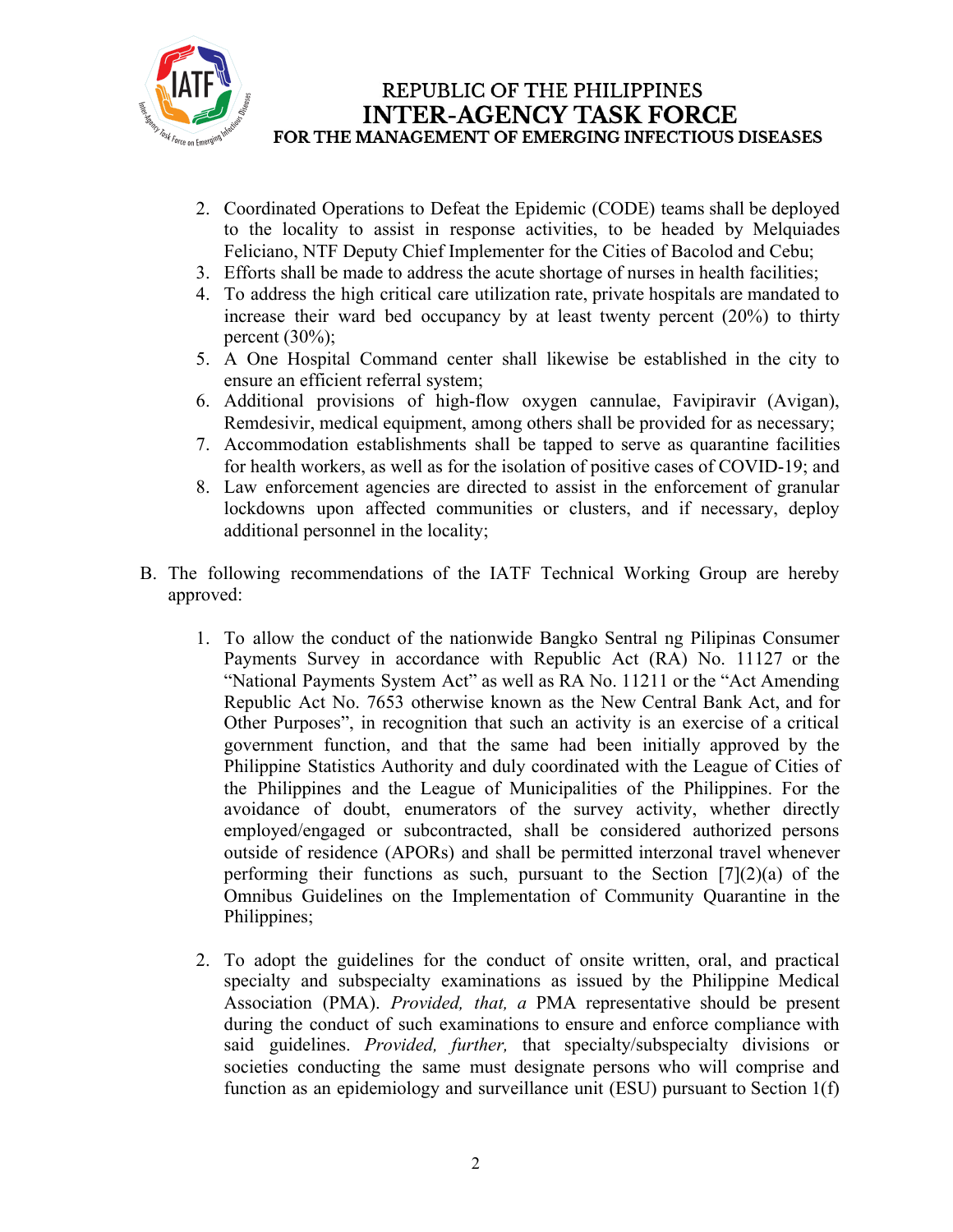

of Rule X of the 2020 Revised Implementing Rules and Regulations of RA 11332 or the Mandatory Reporting of Notifiable Diseases and Health Events of Public Health Concern Act. *Provided, further,* that no waiver of liability or COVID-19 testing shall be required of examinees subject to strict compliance with minimum public health standards for the duration of the activities. *Provided, finally,* that the PMA shall be required to coordinate the schedule of examinations as well as the prospective number of examinees to the IATF;

- 3. Upon recommendation by the Department of Transportation (DOTr) and the Civil Aviation Authority of the Philippines (CAAP), the requirement for air carriers to reserve a portion of the aircraft cabin as an isolation area for suspected/ill passengers on board shall no longer be mandated to be part of the COVID-19 health protocols for domestic flights;
- 4. All local government units (LGUs) are instructed to relax health entry protocols imposed upon airline crew layovers/positioning due to emergency situations (*e.g.* typhoons, volcanic activities, diversions and emergency landings, other similar unforeseen and time-sensitive evacuations) by exempting such instances from their respective test-upon-arrival requirement, and permitting said airline crew to temporarily billet in accommodation establishments under a 'bubble' concept as supervised by the LGUs. For this purpose, the DILG is instructed to coordinate with all LGUs to align their health entry protocols for this limited purpose. The CAAP is likewise instructed to supervise and police the implementation of these activities;
- 5. As recommended by the DOTr and CAAP, the Subic Bay Metropolitan Authority is hereby authorized to set up a corporate jet flight maintenance and crew layover hub at the Subic Special Economic and Freeport Zone under a strict 'bubble' concept, without prejudice to visa or work permit requirements as imposed by applicable laws;
- 6. The IATF authorizes the onsite conduct of the 2020 Foreign Service Officer Examinations on December 15 to 17, 2020, subject to strict compliance with the minimum public health standards and observance of the requirement of imposing a maximum of thirty percent (30%) seating capacity in any given examination venue;
- 7. To amend Paragraph A(1) of IATF Resolution No. 80, series of 2020, to read:

*Beginning 01 November 2020, the following foreign nationals may be allowed entry into the Philippines:*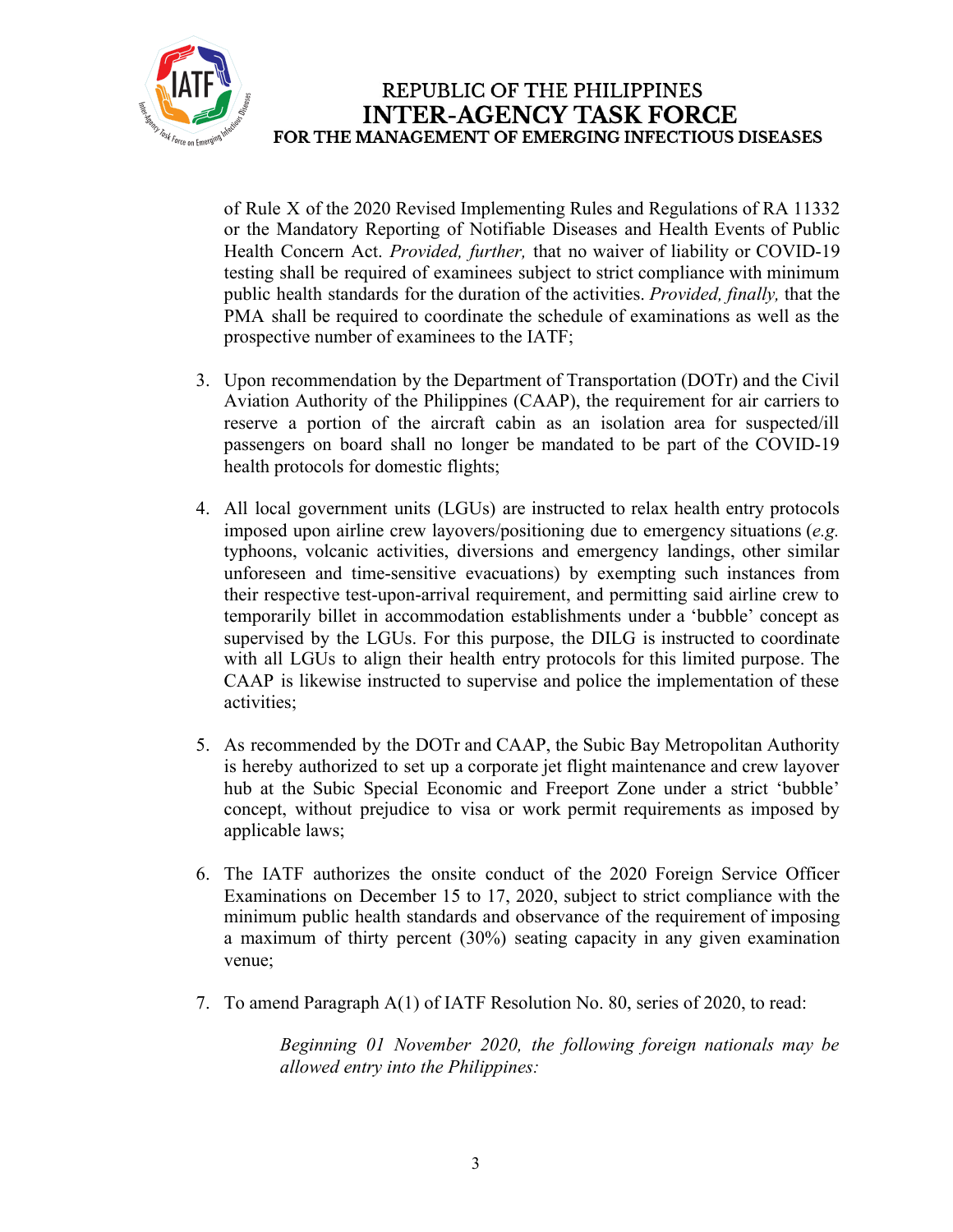

- *a. Those with visas issued by the Bureau of Immigration pursuant to Section 9(d) of Commonwealth Act No. 613, as amended, Executive Order No. 226 or the Omnibus Investments Code, as amended, and Republic Act No. 8756;*
- *b. Those with 47(a)(2) visas issued by the Department of Justice; and*
- *c. Those with visas issued by the Aurora Pacific Economic Zone and Freeport Authority, Subic Bay Metropolitan Authority, Authority of the Freeport Area of Bataan, Cagayan Economic Zone Authority, and Clark Development Corporation.*
	- $X$  x  $X$
- 8. To further amend the Omnibus Guidelines on the Implementation of Community Quarantine in the Philippines, particularly Section [5](3) on the Guidelines for Areas Placed under Modified General Community Quarantine, to wit:

*Any person below fifteen (15) years old, those who are over sixty-five (65) years old, those with immunodeficiency, comorbidity, or other health risks, and pregnant women shall be required to remain in their residence at all times; Provided that all activities and movements allowed under other Sections of these Guidelines for the foregoing persons shall continue to be permitted under MGCQ. The aforementioned age restrictions for travellers for tourism purposes may be relaxed upon the determination of local government units, and subject to prior consultation with the DOT, DOH, and DILG and the development of specific guidelines for this purpose.*

**RESOLVED FURTHER,** the Chairperson and the Co-Chairperson shall be duly authorized to sign this Resolution for and on behalf of the Inter-Agency Task Force.

**APPROVED** during the 84th Inter-Agency Task Force Meeting, as reflected in the minutes of the meeting, held this 19th of November 2020 *via* video conference.

**KARLO/ALEXEI B. NOGRALES** Cabinet Secretary, Office of the Cabinet Secretary **IATF** Co-Chairperson

**RAMON M. LOPEZ** 

Secretary, Department of Trade and Industry